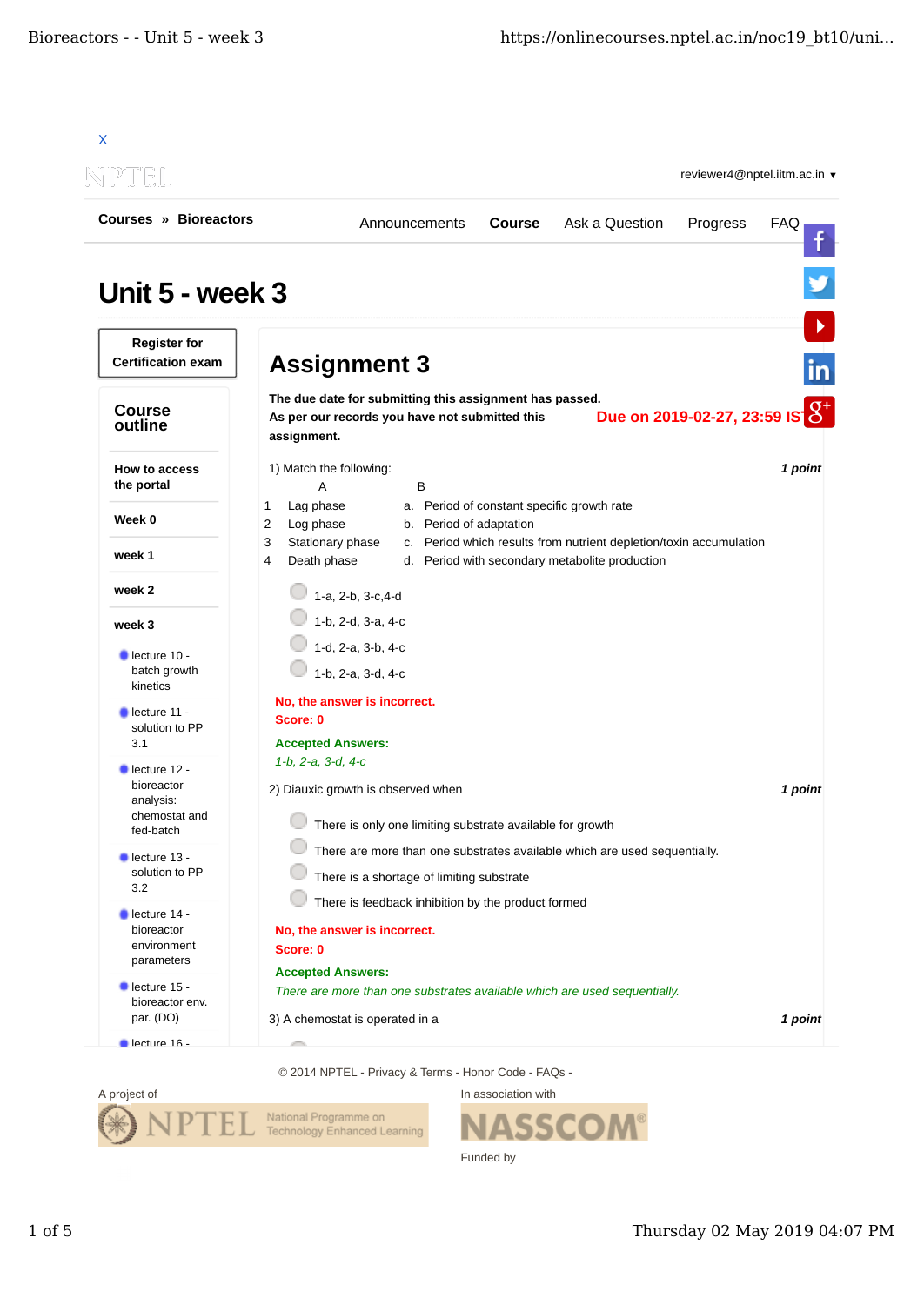## Bioreactors - - Unit 5 - week 3

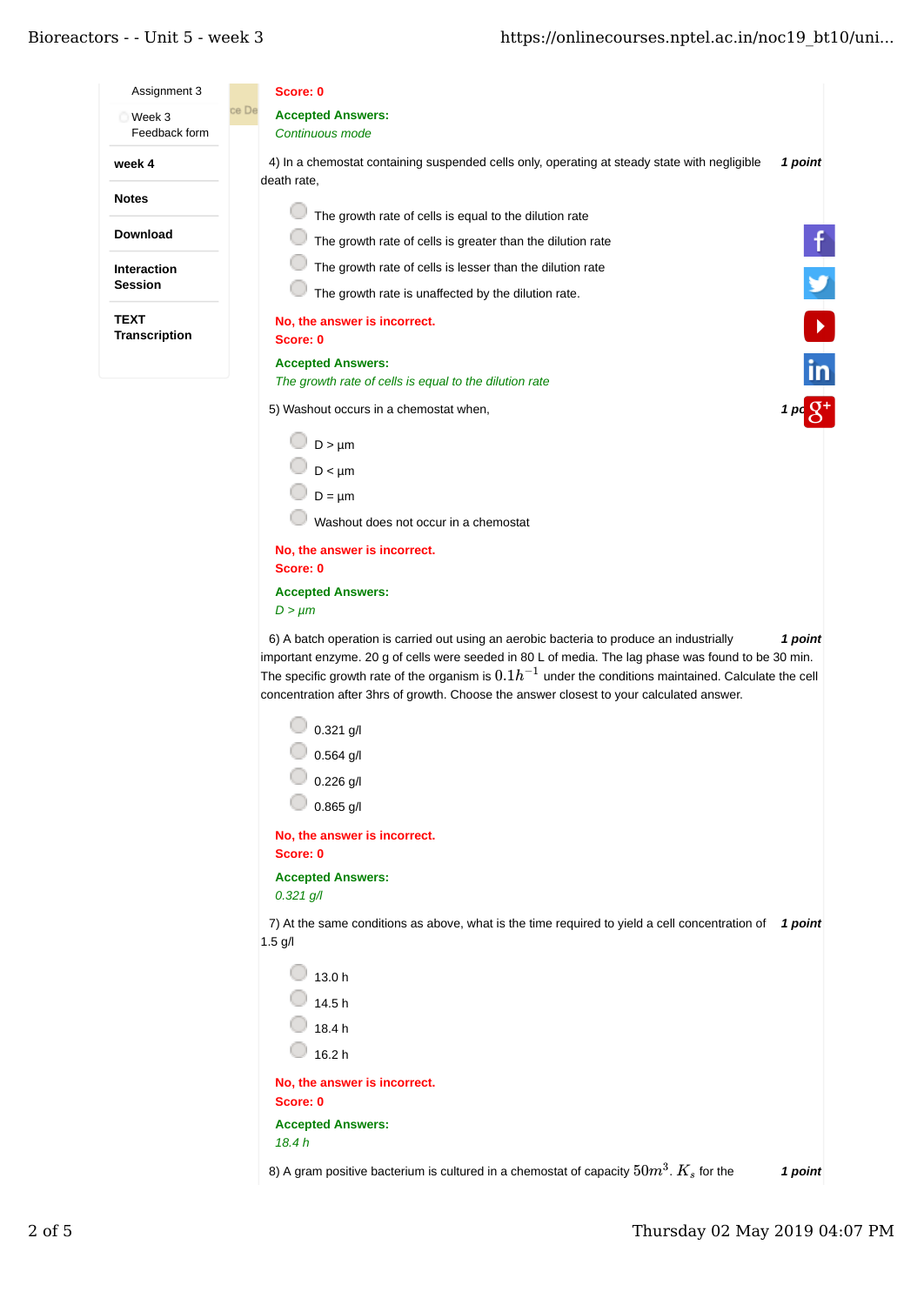organism is 0.56 g/l. Under the operating conditions, the organism has a maximum specific growth rate of 10 /day. The chemostat is operated with a continuous feed substrate concentration of 20 g/l. Estimate the feed flow rate required to achieve 95% substrate conversion. Choose the answer closest to your calculated answer.

| 11.3 $m^3/h$                                                                                         |         |
|------------------------------------------------------------------------------------------------------|---------|
| 12.2 $m^3/h$                                                                                         |         |
|                                                                                                      |         |
| 13.3 $m^3/h$                                                                                         |         |
|                                                                                                      |         |
| 15.6 $m^3/h$                                                                                         |         |
| No, the answer is incorrect.<br>Score: 0                                                             |         |
| <b>Accepted Answers:</b><br>13.3 $m^3/h$                                                             |         |
| 9) Identify the flow rates where the washout occurs                                                  | 1 point |
|                                                                                                      |         |
| 13.3 $m^3/h$                                                                                         |         |
|                                                                                                      |         |
| 16.0 $m^3/h$                                                                                         |         |
| 9.2 $m^3/h$                                                                                          |         |
|                                                                                                      |         |
| 20.2 $m^3/h$                                                                                         |         |
| No, the answer is incorrect.<br>Score: 0                                                             |         |
| <b>Accepted Answers:</b><br>20.2 $m^3/h$                                                             |         |
| 10) Which of the following statements show the advantages of a chemostat over batch reactor? 1 point |         |
| It gives 3-4 times more productivity                                                                 |         |
| It enables better control over growth                                                                |         |
| It enables selection of mutant strains                                                               |         |
| It is easier to maintain than batch reactor.                                                         |         |
| No, the answer is incorrect.                                                                         |         |
| Score: 0                                                                                             |         |
| <b>Accepted Answers:</b><br>It gives 3-4 times more productivity                                     |         |
| It enables better control over growth                                                                |         |
| It enables selection of mutant strains                                                               |         |
| 11) Match the type of organisms in A to the optimum temperature given in B<br>Α<br>В                 | 1 point |
| $60^oC$<br>Mesophile<br>1<br>a.<br>$15^oC$<br>Thermophile<br>2<br>b.                                 |         |
| c.30 $^oC$<br>Psychrophile<br>3                                                                      |         |
| 1-a, 2-b, 3-c                                                                                        |         |
| 1-c, 2-b, 3-a                                                                                        |         |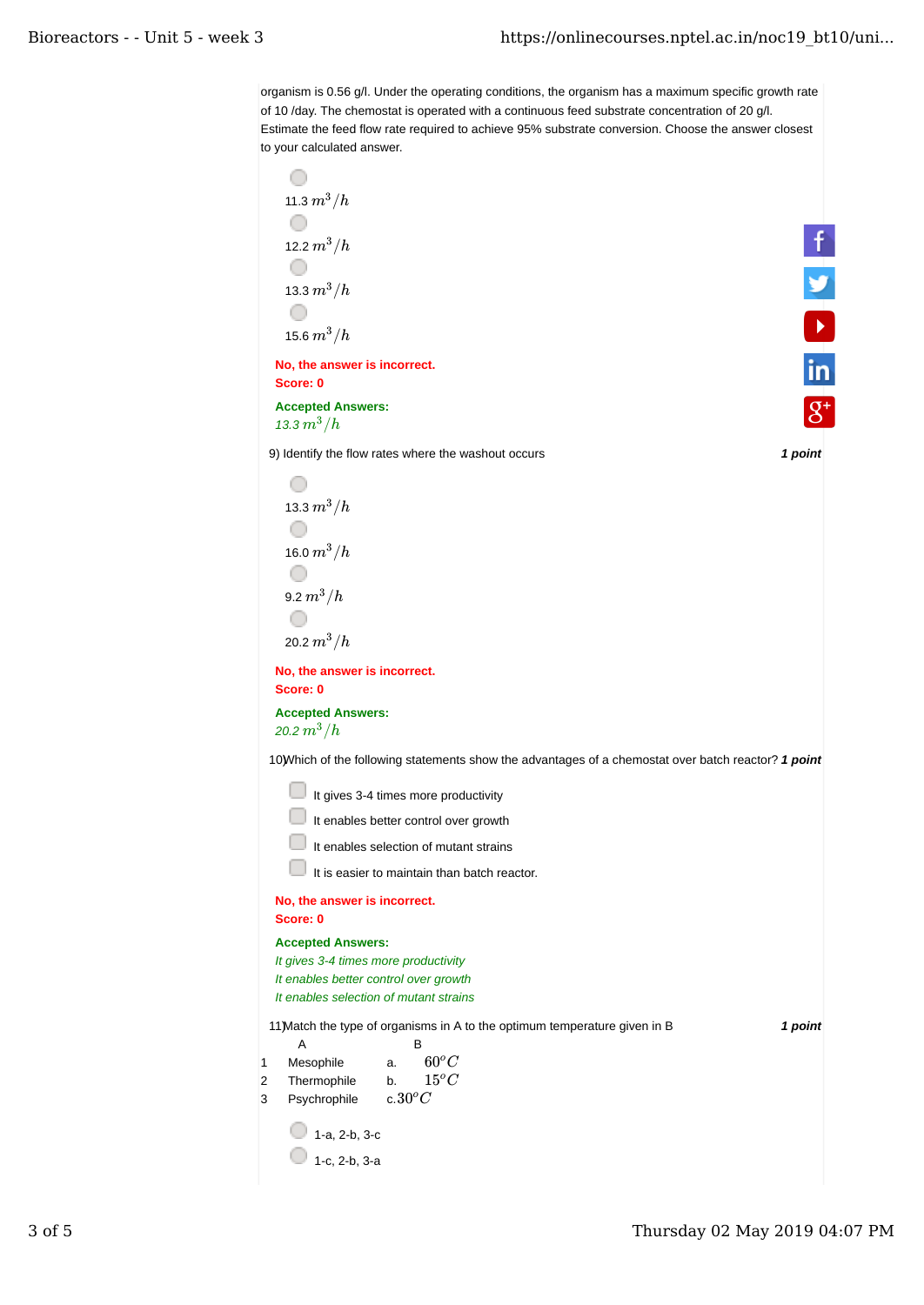| 1-c, 2-a, 3-b                                                                                                                                                                                             |                                                                   |
|-----------------------------------------------------------------------------------------------------------------------------------------------------------------------------------------------------------|-------------------------------------------------------------------|
| 1-b, 2-a, 3-c                                                                                                                                                                                             |                                                                   |
| No, the answer is incorrect.<br>Score: 0                                                                                                                                                                  |                                                                   |
| <b>Accepted Answers:</b><br>$1-c, 2-a, 3-b$                                                                                                                                                               |                                                                   |
| 12) dentify the components involved in temperature control in a bioreactor                                                                                                                                |                                                                   |
| Resistance temperature device<br>Water jacket<br><b>Baffles</b><br>DO probe                                                                                                                               | $\begin{array}{c}\n1 \text{ pc} \text{ f} \\ \hline\n\end{array}$ |
| No, the answer is incorrect.<br>Score: 0                                                                                                                                                                  | $\overline{m}$                                                    |
| <b>Accepted Answers:</b><br>Resistance temperature device<br>Water jacket                                                                                                                                 |                                                                   |
| 13) mpellers are used in a bioreactor to bring about agitation of the contents so that:                                                                                                                   | 1 point                                                           |
| The contents are in a suspension                                                                                                                                                                          |                                                                   |
| It helps in $O_2$ mass transfer                                                                                                                                                                           |                                                                   |
| To prevent vortex formation                                                                                                                                                                               |                                                                   |
| The products produced will be more stress tolerant.                                                                                                                                                       |                                                                   |
| No, the answer is incorrect.<br>Score: 0                                                                                                                                                                  |                                                                   |
| <b>Accepted Answers:</b><br>The contents are in a suspension<br>It helps in $O_2$ mass transfer                                                                                                           |                                                                   |
| 14) When an oxygen mass balance is carried out with the bioreactor contents as the system, if 1 point<br>input rate = output rate, and the accumulation rate = 0, then which of the following is correct? |                                                                   |
| DO increases<br>DO decreases                                                                                                                                                                              |                                                                   |
| DO is constant                                                                                                                                                                                            |                                                                   |
| DO increases and then decreases                                                                                                                                                                           |                                                                   |
| No, the answer is incorrect.<br>Score: 0                                                                                                                                                                  |                                                                   |
| <b>Accepted Answers:</b><br>DO is constant                                                                                                                                                                |                                                                   |
| 15Sulphite-oxidation method can be used to estimate which parameter of a bioreactor?                                                                                                                      | 1 point                                                           |
| Temperature variation                                                                                                                                                                                     |                                                                   |
| $K_L a$ value                                                                                                                                                                                             |                                                                   |
| Cell viability                                                                                                                                                                                            |                                                                   |
| Productivity                                                                                                                                                                                              |                                                                   |
| No, the answer is incorrect.                                                                                                                                                                              |                                                                   |